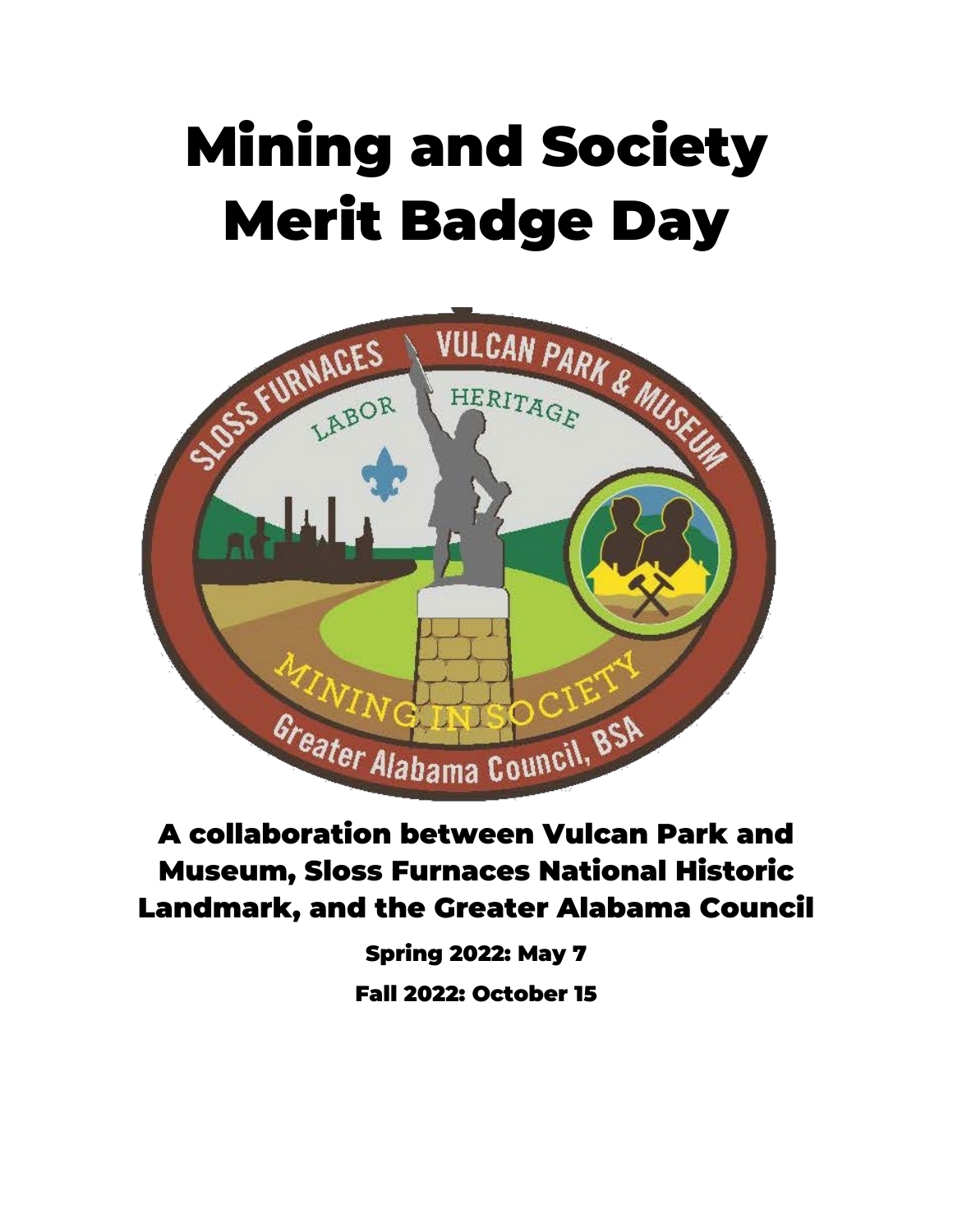### Content Guide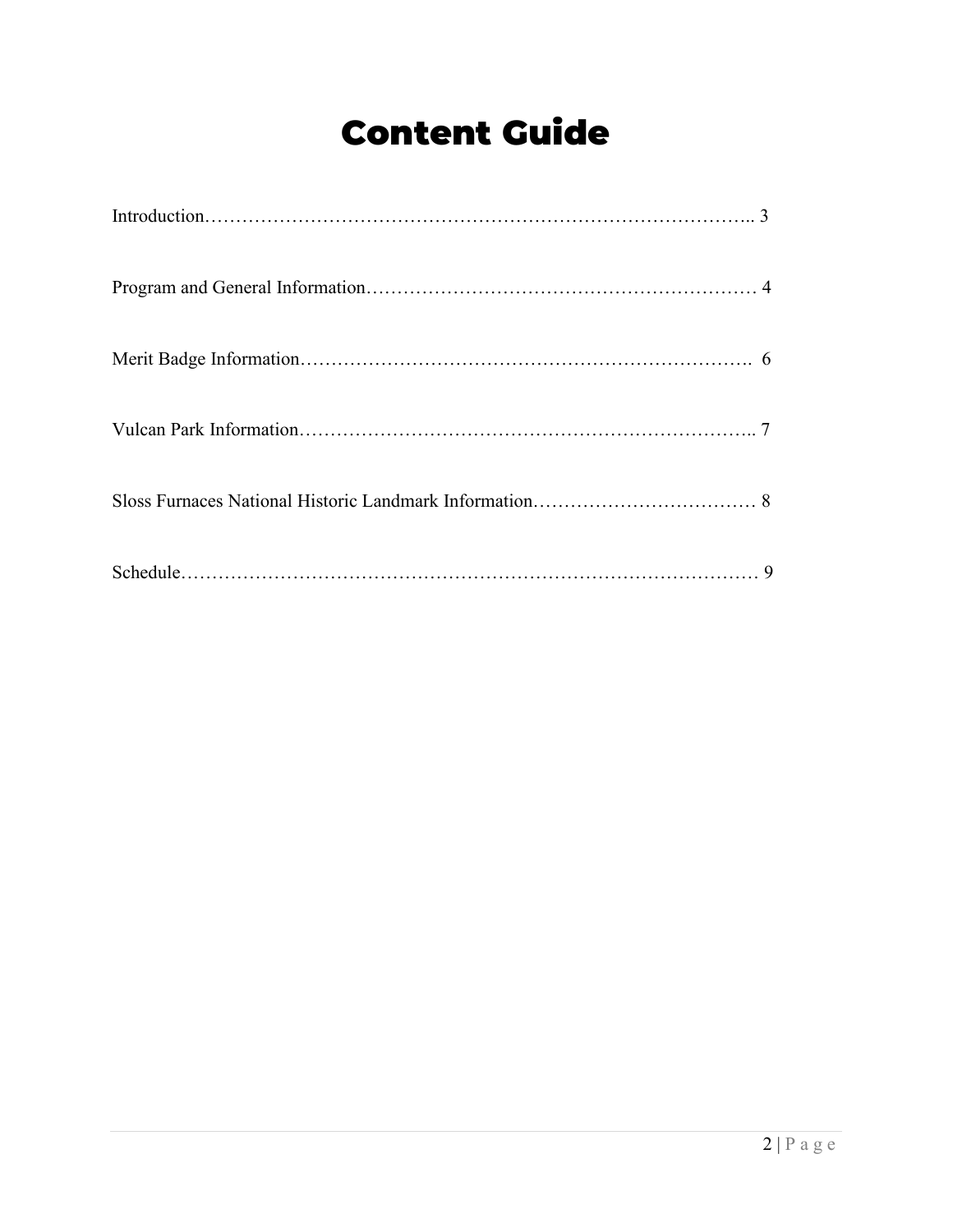### Introduction

When one looks at Birmingham, Alabama, one is looking at the product of mining and industry. Indeed, it could be said that Birmingham is a society created from mining- mining iron ore to make steel, quarrying limestone to use in the furnaces of industry, mining coal to stoke the fires of progress and growth. Yes, the Pittsburgh of the South is built upon the embarrassment of riches that were brought forth from the mines that dotted the landscape.

The program you're about to enjoy is the product of a collaboration between Vulcan Park, Sloss Furnaces National Historic Landmark, local historians, and the Greater Alabama Council. Even though this project is still in its infancy, we are looking forward to a bright future for this endeavor. We're glad you have made the decision to join us on this inaugural program and we hope that in addition to completing advancement requirements, you enjoy the immersive experience of learning about a vital sector of our national economy and the history of a beautiful city.

Thank you for joining us this weekend, we're glad you're here!

David Self Program Director, Greater Alabama Council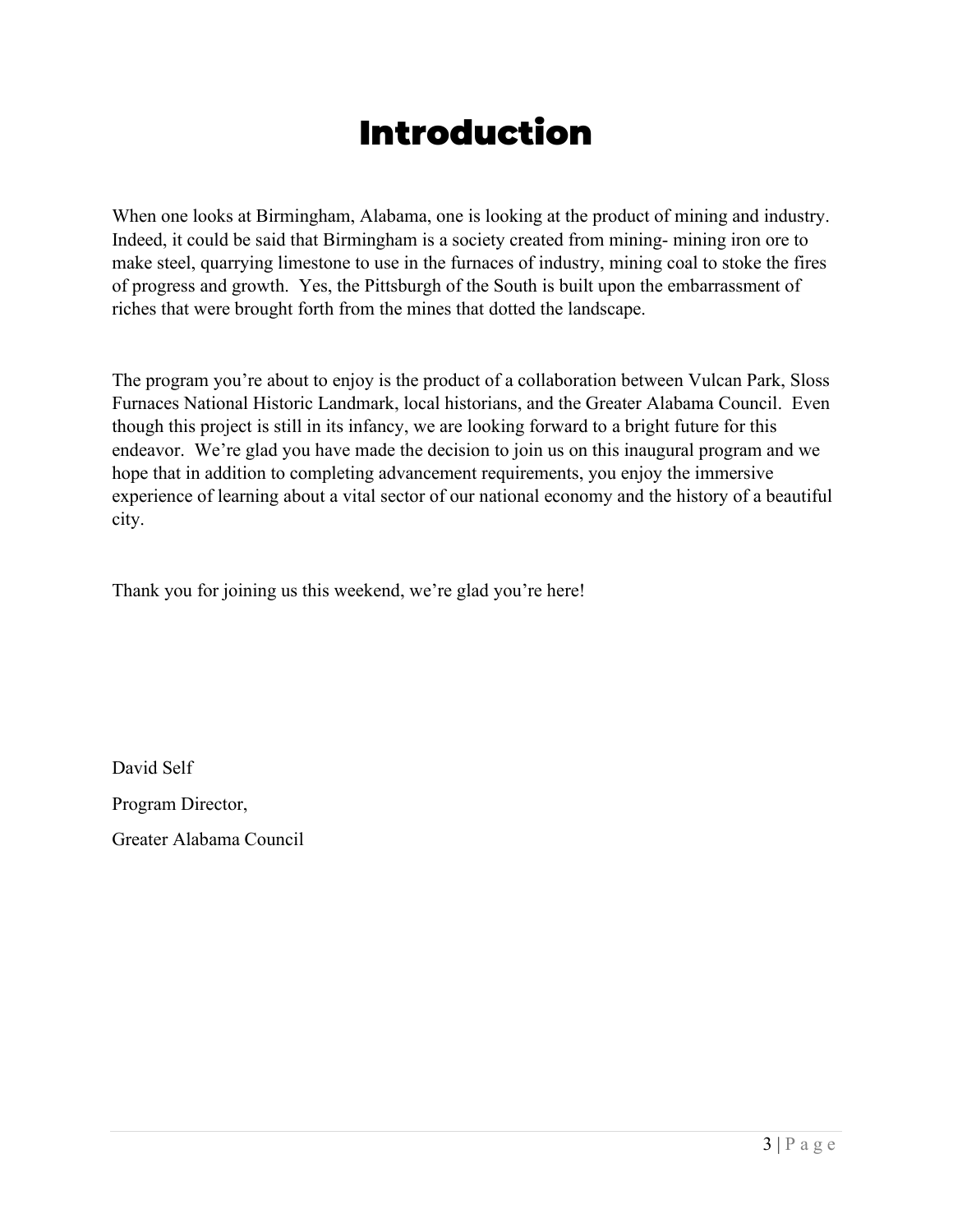### Program and General Information

#### **Who Can Attend:**

The Mining and Society Merit Badge Day is open to all Scouts BSA youth. Both Scouts BSA members from the Greater Alabama Council and from other Boy Scouts of America Councils are welcome to attend. This event is open only to Scouts BSA members. Unfortunately, this program is not structured for Cub Scouts.

#### **Registration:**

Registration will be done through JotForm. The link can be found on 1bsa.org as well as in social media postings for the event. Due to the nature of the program and facility capacity size, the program is limited to the first 50 participants.

When registering, please be sure to provide an email address that you check regularly or have access to regularly. When submitting your email address, please double check spelling, capital letters, or special characters to ensure that you are able to get the most up-to-date information possible.

#### **Chaperones:**

Due to the nature of this event and the change of locations required for the program, it is encouraged that Scouts be accompanied by a chaperone who holds a valid driver's license and is above twenty-one (21) years of age. Chaperones will be able to observe and participate in the program, but are requested to allow Scouts to be as close to the front of the activity or classroom as possible so they may receive the most benefit possible.

#### **Attire:**

Scouts are requested to wear the Scouts BSA Field Uniform (Class A). All participants are requested to wear comfortable, closed-toe footwear that you are able to use for both trail walking and normal everyday walking.

#### **Event Cost:**

The event fees for the Mining in Society Day will be \$30.00 which will cover event insurance, access to both Vulcan Park and Sloss Furnaces, program supplies, lunch, and a patch.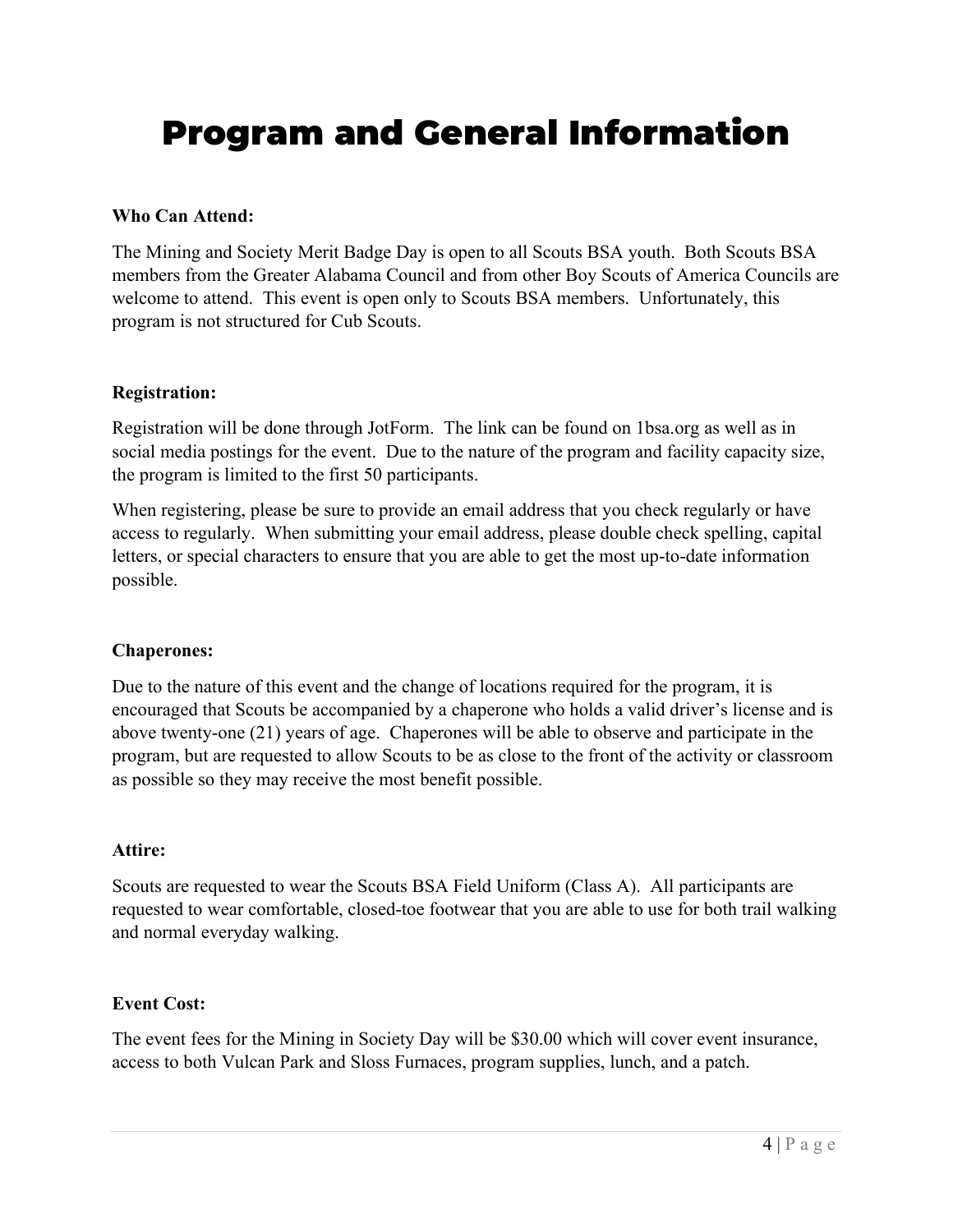#### **Accessibility:**

Parts of this program will require walking and navigating across uneven ground. Part of the experience at Vulcan Park will cover more than a mile on trails along the side of Red Mountain. Accommodations can be made, but we ask that you notify David Self, Program Director with the Greater Alabama Council, no less than two weeks prior to the event date (April 22 for the May  $7<sup>th</sup>$  date, or September 23 for the October  $8<sup>th</sup>$  date).

#### **Check-In:**

Check-in will begin at 9:15am at Vulcan Park. Check-in will take place on the main plaza beneath the statue of Vulcan and outside the main doors of the Vulcan Park Museum. Check-In will close at 10am. Anyone arriving after 10am should contact David Self upon arrival via cellphone at 205-540-2302.

#### **Lunch:**

Lunch will be provided for participants only (Scout and Chaperone). Details and other information will be emailed to participants prior to the start of the event. Any dietary restrictions can be submitted to David Self at david.self@scouting.org no later than April  $20<sup>th</sup>$  for the May event or September 20<sup>th</sup> for the October event.

#### **Event Cancellation Policy**

All Greater Alabama Council events, unless otherwise published, are rain-or-shine events. This event, by its design, will have both outdoor and indoor elements. In the event of forecasted severe or inclement weather, participants will be contacted and advised of the event status and alternative options.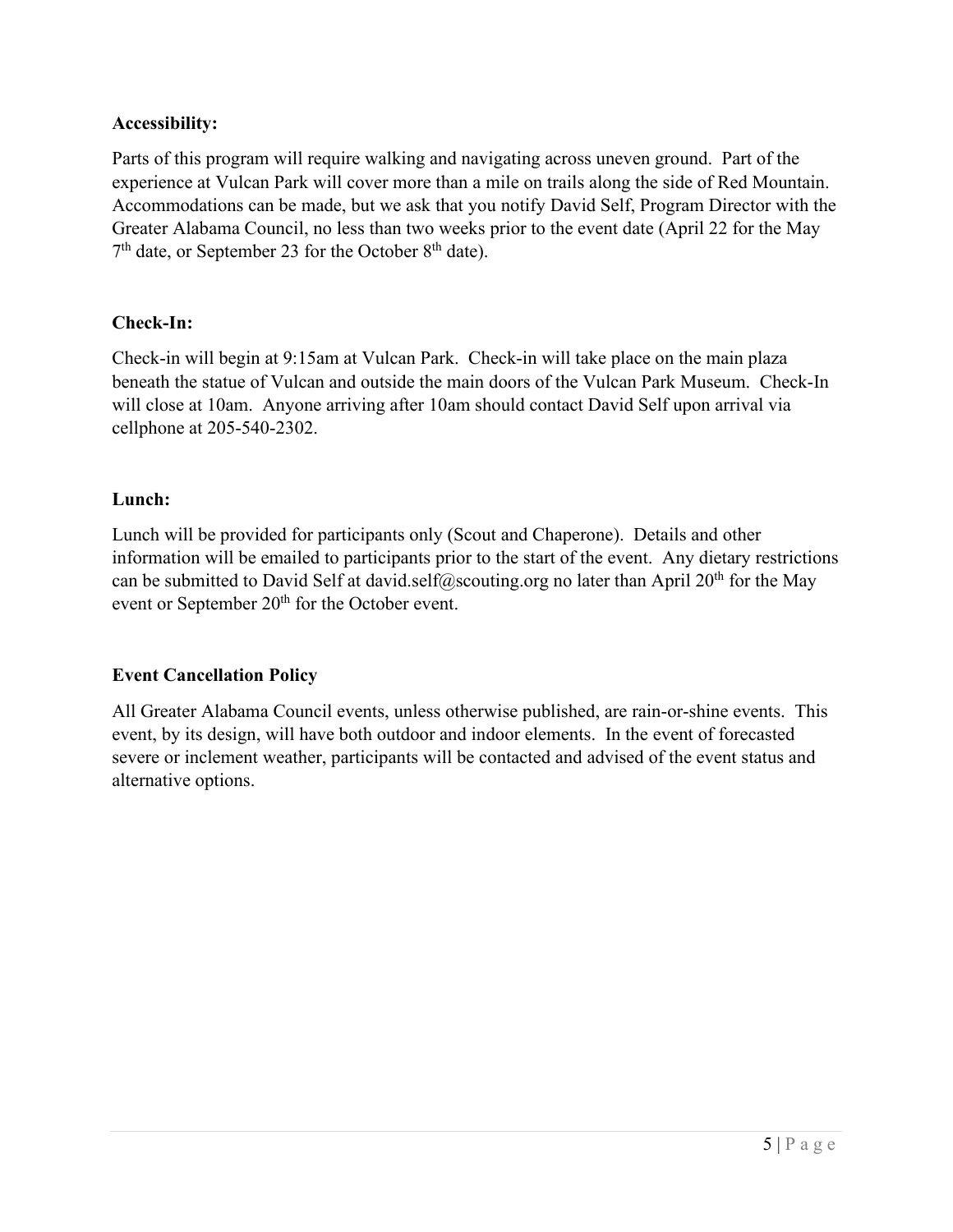### Merit Badge Program Information

The primary focus of this day will be working towards the Mining and Society Merit Badge. Scouts will work on completing the majority of the requirements for this badge. There will be work that must be completed independently of this event to complete the badge and fulfill all requirements. Additionally, Scouts will also have the opportunity to complete selected requirements on two other merit badges, American Labor and American Heritage. Again, to complete those badges, Scouts will be expected to complete requirements that are not covered by this program independently.

It is requested that all Scouts obtain and familiarize themselves with the material presented in the Mining in Society Merit Badge Book, available from the local Scout Shop or Troop Library. It is advisable that Scouts also obtain and familiarize themselves with the material presented in the American Labor and American Heritage Merit Badge Books as well.

#### **Mining in Society:**

Requirements met: 2, 3, 4, 5b, 5e, 7c, and 8b.

#### **American Labor:**

Requirements met: 1 and 4

#### **American Heritage:**

Requirements met: 4a, 4b, 6

Within one week of completing the program, participants will receive a letter that can be shared with their Scoutmaster and Troop Advancement Chair detailing the scope of the program, the requirements met, and other important information that they will need to fulfill their advancement work within the Troop. This letter will also facilitate uploading the information into ScoutBook for the Scout.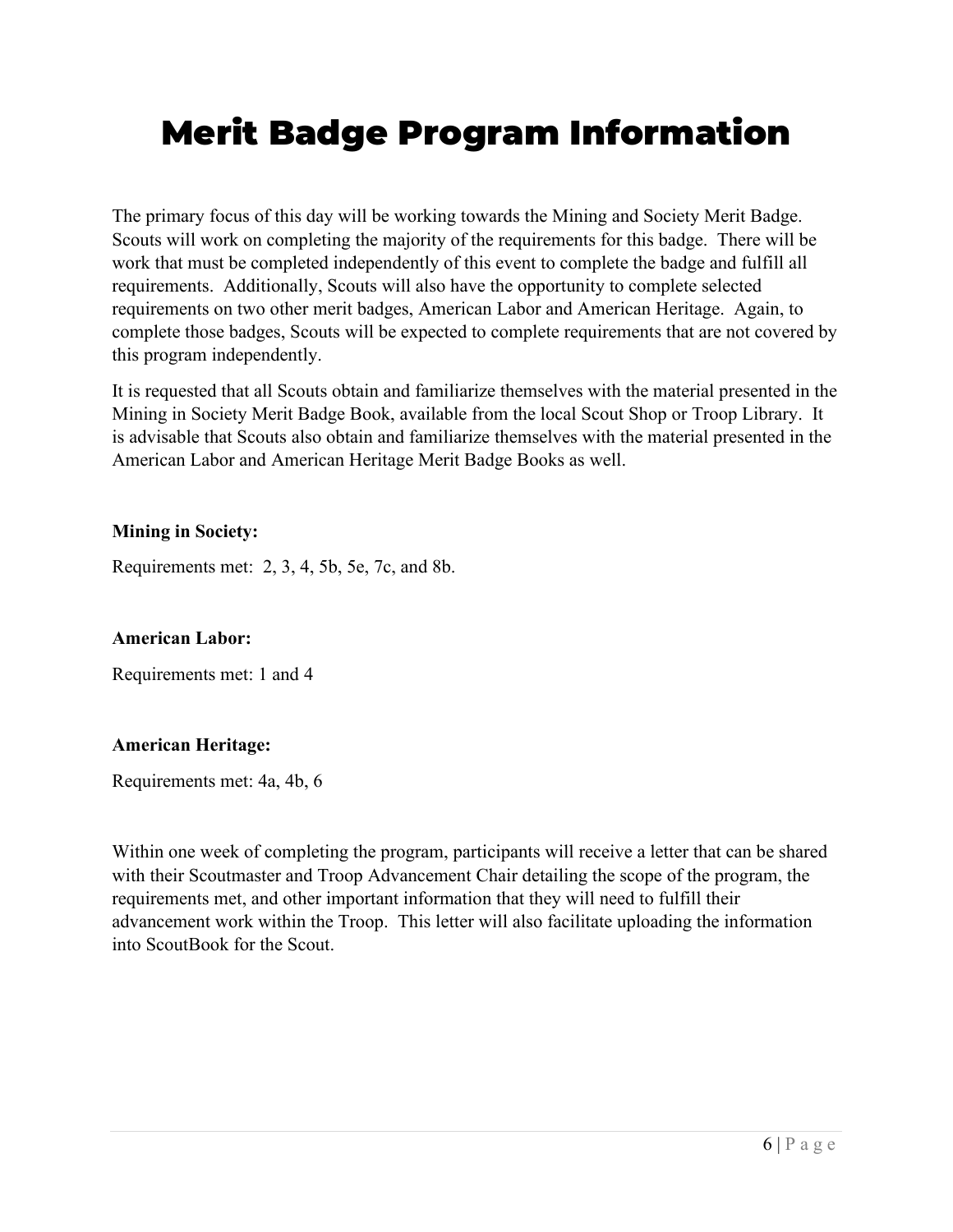## Vulcan Park Information

Vulcan, Birmingham Alabama's colossal statue, is the world's largest cast iron statue and considered one of the most memorable works of civic art in the United States. Designed by Italian artist Giuseppe Moretti and cast from local iron in 1904, Vulcan has overlooked Alabama's largest city from atop Red Mountain since the 1930s.

Scouts will tour Vulcan Park and Museum, learning about early industrial history and why Vulcan was created. In addition to the tour, participants will get to see inside Lone Pine Mine and learn from local mining historian and half of Underground Birmingham, Jeff Newman, who will discuss early mining operations in and around the city. All participants will have the opportunity to go up Vulcan Tower for the best view in the city!

Most of the tour takes place outdoors, so please dress appropriately. Masks are not required, but are encouraged while inside Vulcan Center. Guests may be dropped off near Vulcan Center, but all vehicles must be parked in the parking lot near the ticket booth.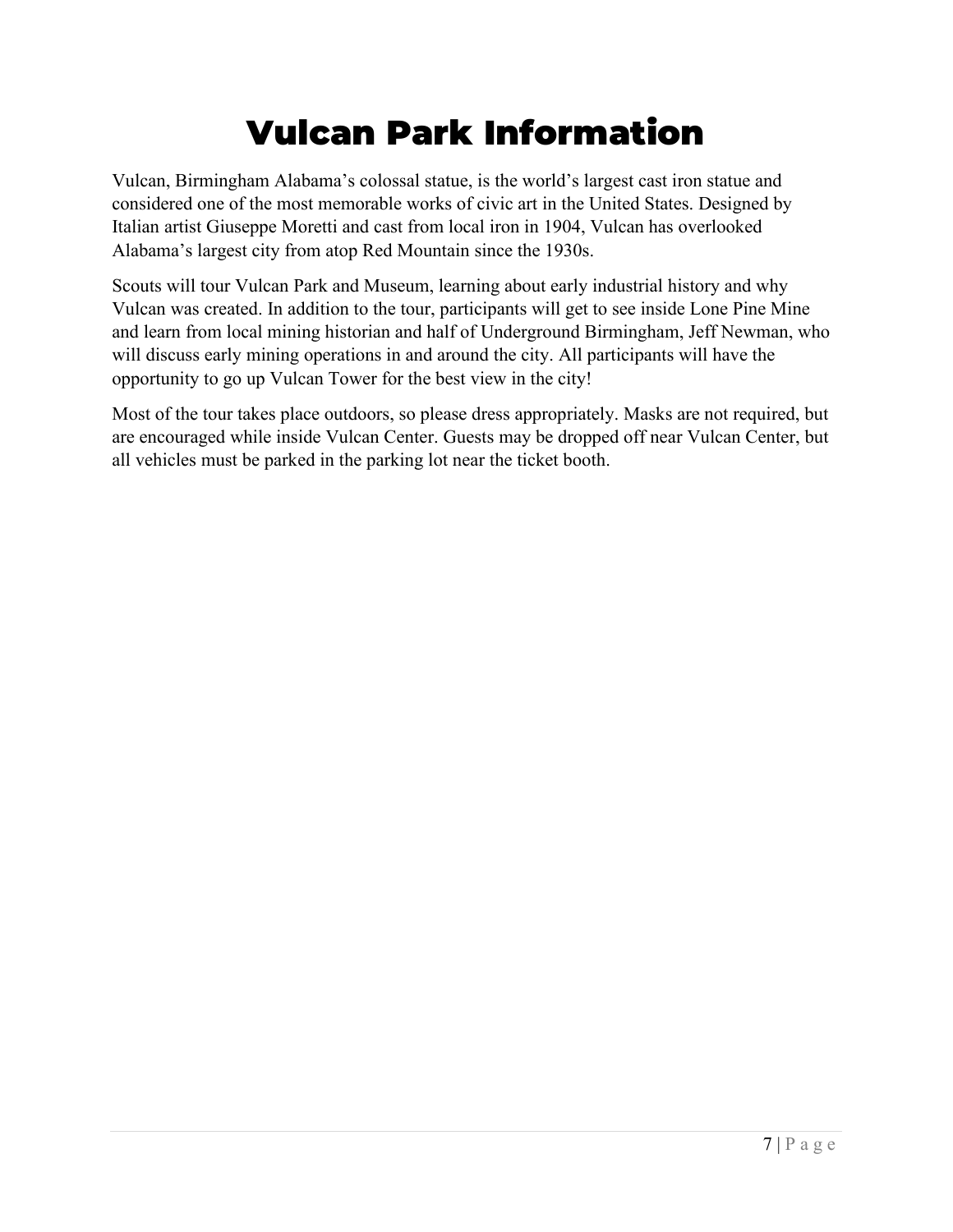## Sloss Furnaces National Historic Landmark Information

Sloss Furnaces National Historic Landmark is the only  $20<sup>th</sup>$  century blast furnace site in America that is currently being preserved and interpreted as an industrial museum. The Sloss Furnace Company was created by James Withers Sloss in 1881 and was the second iron furnace company in Birmingham's history. Also, as the longest running furnace site in Birmingham's history, Sloss Furnaces has connections to all aspects of Birmingham history as well as a wide range of science, technology, and engineering topics.

Scouts will take a tour of the facility learning how iron is made, the importance of industry to Birmingham, and the experiences of the men who worked the furnaces. Afterward, scouts will listen to a presentation by Museum Education Coordinator, Ty Malugani, who will discuss the ways that mining and labor played an important role in Sloss and Birmingham. He will also discuss the process of turning a site like Sloss into a museum and how it earned the National Historic Landmark designation.

The tour of Sloss Furnaces is primarily outdoors, so please prepare for the weather. Masks are required inside the Visitor Center, but not outside on site. The entrance to the site is right across from the Back Forty Beer Company and directly next to a parked black train engine. If a train is blocking  $32<sup>nd</sup>$  Street the best way to get around it is to take the  $35<sup>th</sup>$  Street bridge onto  $2<sup>nd</sup>$  Avenue North which will take you back to 32nd Street on the Sloss side.